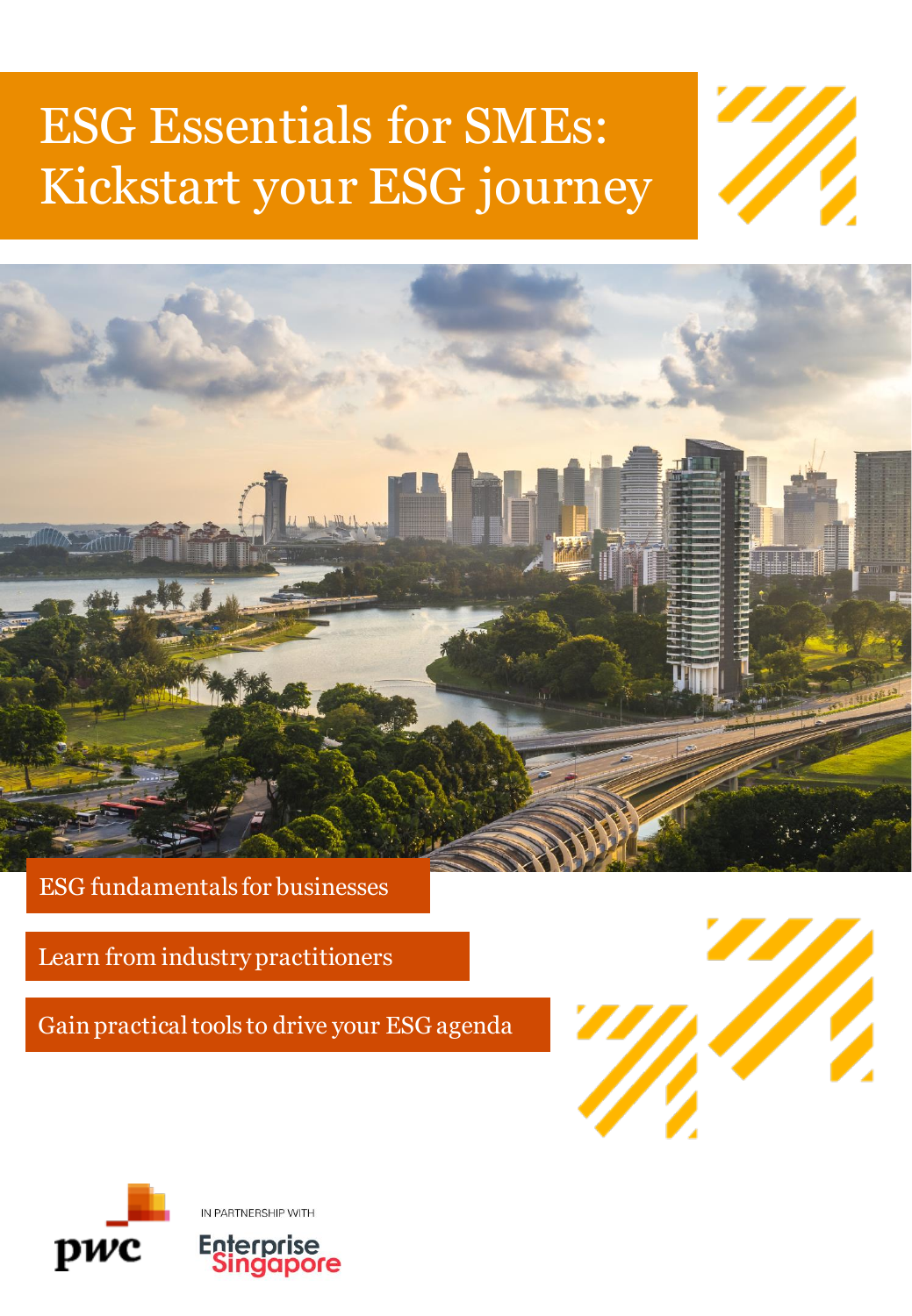# ESG Essentials for SMEs: Kickstart your ESG journey



**Schedule :**

The course will run monthly till 2024, please [refer to the PwC](https://www.pwc.com/sg/en/academy/academy-public-seminars/esg-essentials-for-smes.html)  Academy website for updates on course dates

### **Course objectives**

The ESG Essentials for SMEs upskilling workshop is designed to help *kickstart your ESG journey*. With the support of PwC's Asia Pacific Centre for Sustainability Excellence (APAC CSE), the workshop will provide you with a *fundamental understanding* and the *practical tools* needed to *incorporate ESG principles into your business and drive your ESG agenda*.

It will involve active discussion around *industry-specific challenges and opportunities*, and highlight *global and local trends* shaping the ESG landscape. Specially *tailored to Singapore's context*, the programme will also feature *case studies and best practices of SMEs* to enable you to draw direct relevance when devising your ESG strategy, as well as continue to *build trust with your stakeholders* and *deliver sustained outcomes* for the wider community.

pwc

IN PARTNERSHIP WITH

**Enterprise** 

singapore

This course has been designed to answer these essential questions:

How is ESG relevant to me as an SME and why is it important?

What are the risks that I should be aware of and what opportunities might I benefit from?

How can I put ESG principles into practice in my business and embark on my ESG journey to protect and enhance my organisation's value?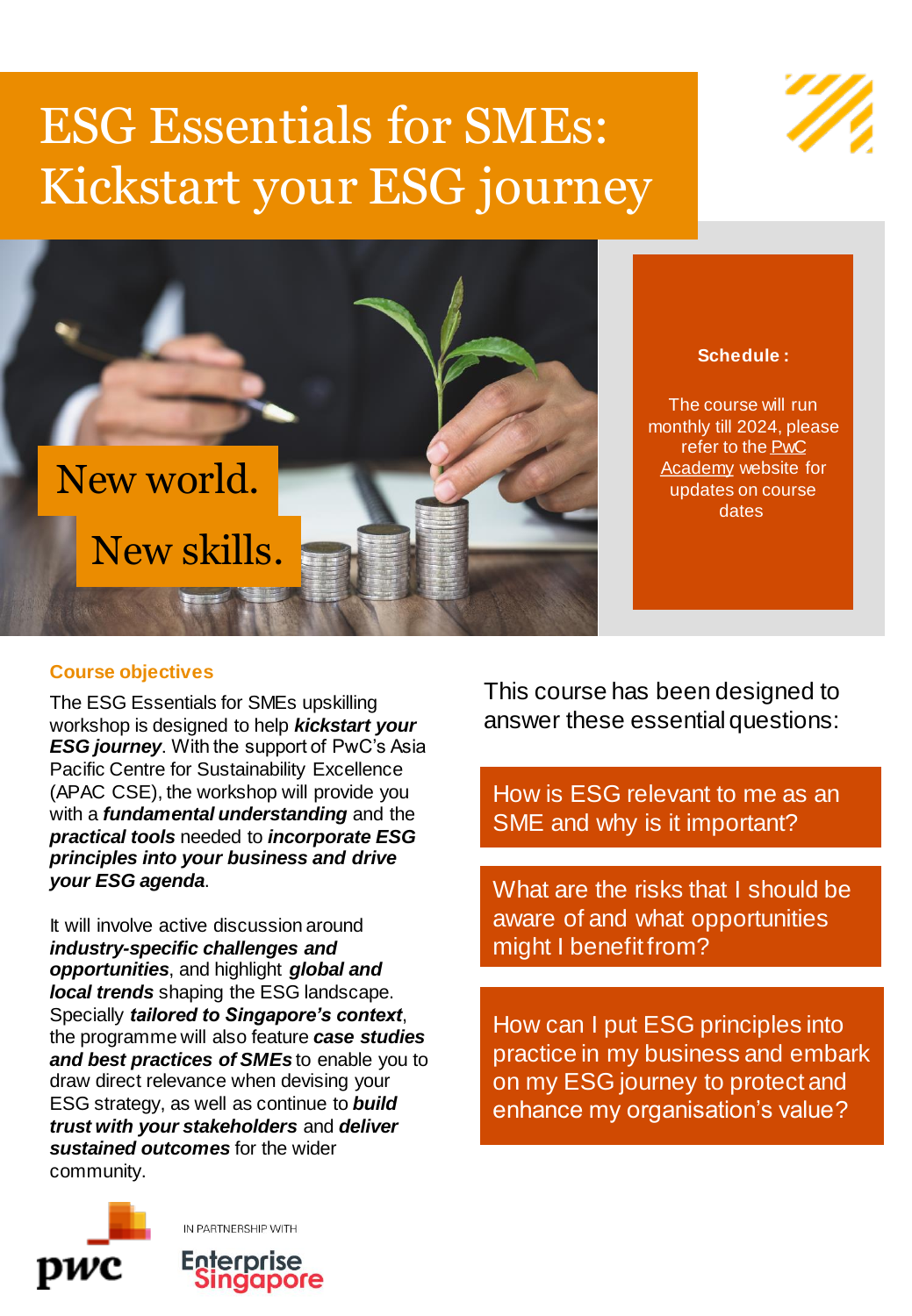# ESG Essentials for SMEs: Kickstart your ESG journey



## **Benefits of attending -**

The course has been **taught and developed by industry practitioners**, bringing together a wealth of practical and applicable knowledge to maximise strategic ESG business value. The course delivery team sits in PwC's Asia Pacific Centre for Sustainability Excellence, ensuring that all course content is relevant for businesses and up to date with industry best practices and emerging standards. The course also leverages PwC's expertise in sustainability services ranging from developing ESG strategies to adhering to a host of reporting standards.

Through participating in the course, SMEs will be introduced to the broad spectrum of ESG topics and develop a holistic understanding of sustainability and how it can be integrated in business. Given the backdrop of unpredictable cascading effects of climate change and increasing investor and consumer demand for corporate responsibility,

SMEs will be better equipped to capture sustainability-related opportunities and mitigate risks through future-proofing your business. Through the course, SMEs will also gain practical insights from SME leader/s who have implemented ESG in their business through our **"Ask Me Anything**" session and learn the tools used across the private sector.

## **Who should attend:**

The course is intended for business leaders and senior management of SMEs who are best placed to lead ESG transformation and integration.





IN PARTNERSHIP WITH

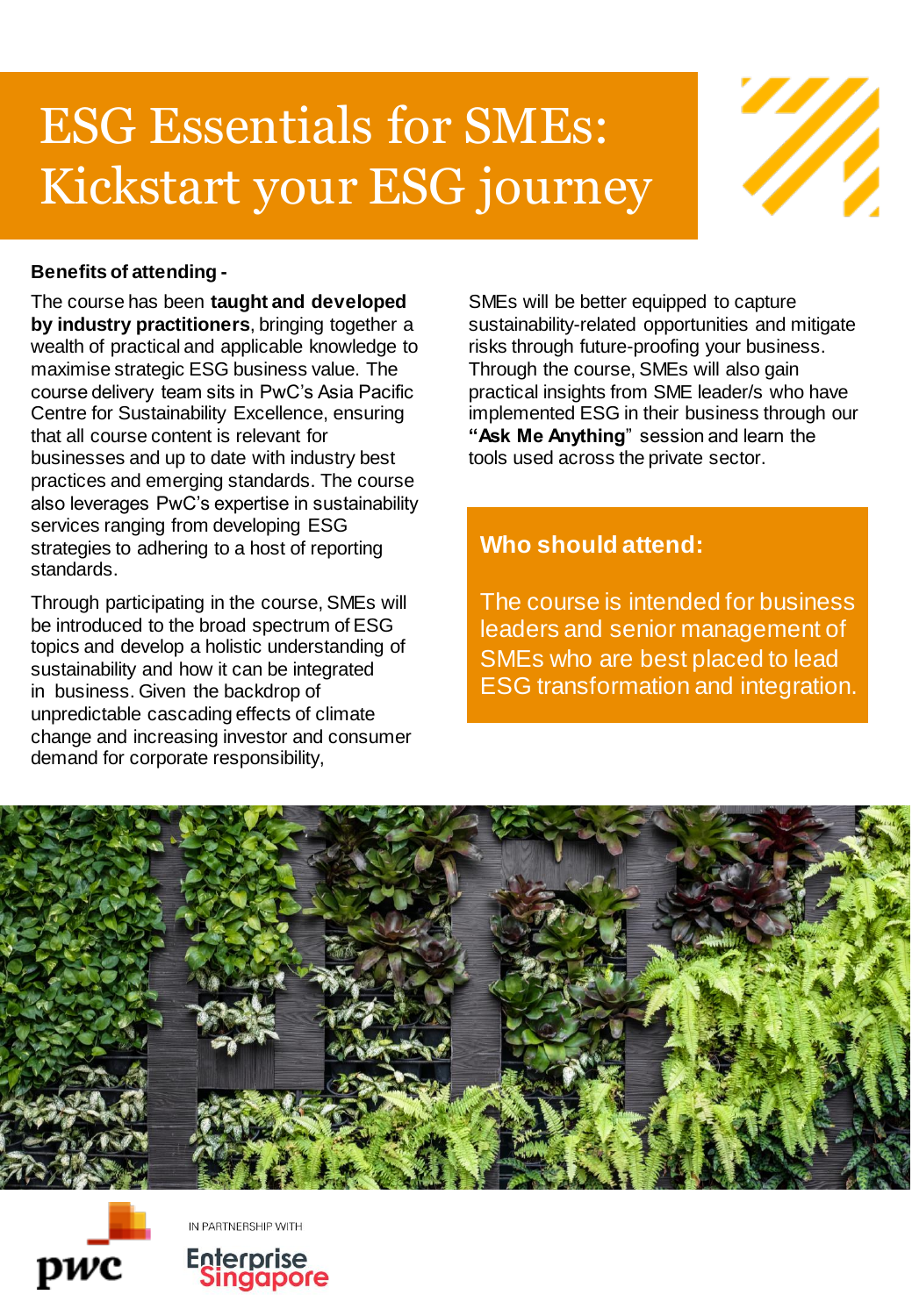

Driv

# ESG Essentials for SMEs: Kickstart your ESG journey



## **About the Enterprise Sustainability Programme - Sustainability Courses**

The Enterprise Sustainability Programme (ESP) supports Singapore businesses on sustainability initiatives and to capture new opportunities in the green economy. As part of the initiatives under the ESP, Enterprise Singapore, in partnership with Global Compact Network Singapore, PwC Singapore and Singapore Environment Council, launched the first series of Enterprise Sustainability Programme - Sustainability Courses.

These courses aim to build awareness and knowledge of sustainability amongst local business leaders and enable participants to access tools and resources to help them assess their current sustainability readiness and performance. It serves as a foundation to help local enterprises build capabilities for the green economy and develop a clear plan for sustainability efforts.

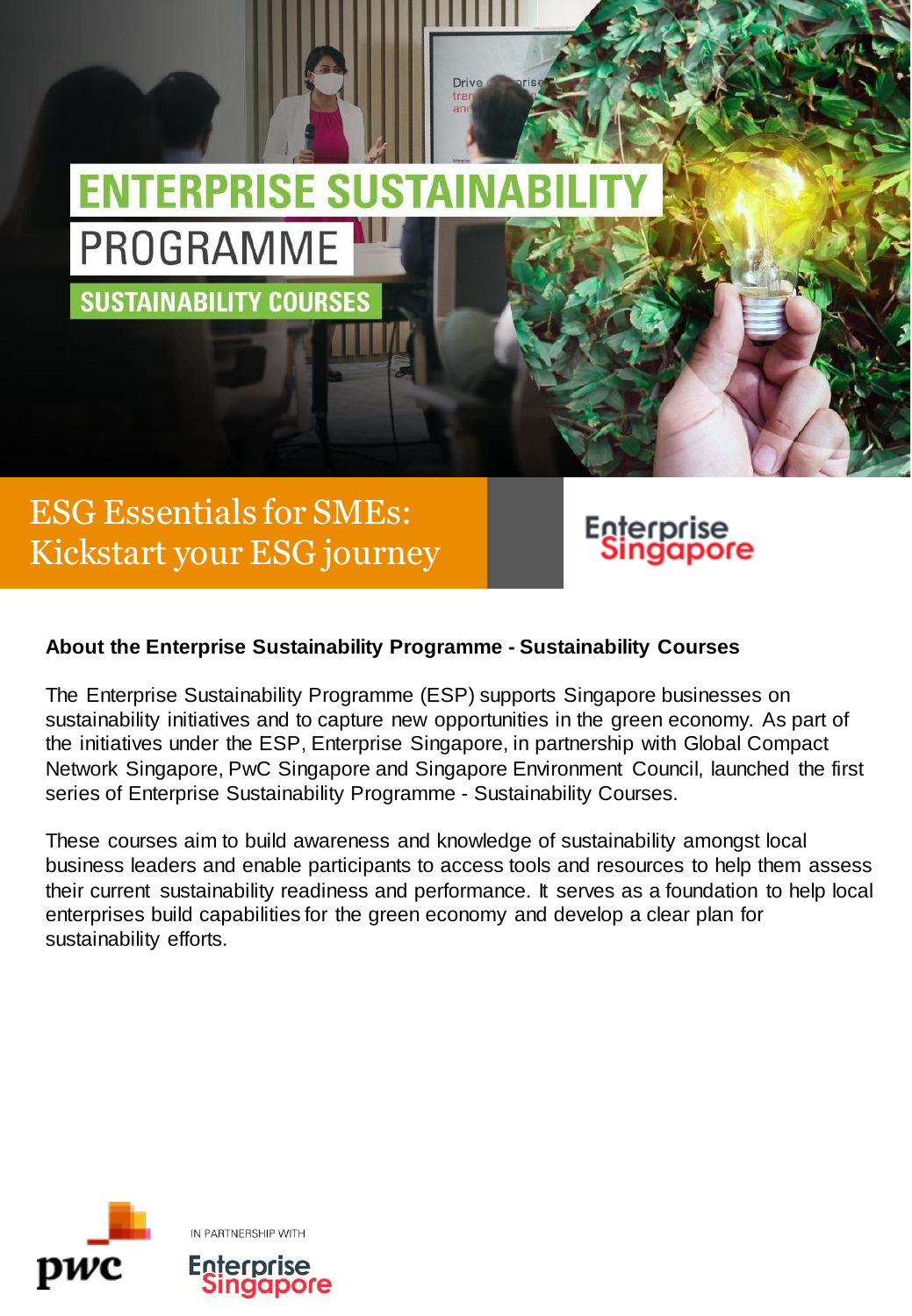# **Workshop agenda**

#### **Module 1 – Introduction to ESG**

This module will raise the level of awareness and understanding of Environmental, Social and Governance (ESG) by introducing the definition of ESG, how it has evolved and why it is relevant and important to SMEs.

#### *Topics Include:*

#### *Definition of ESG*

ESG encapsulates a w ide range of issues, each affecting different areas of a business. SMEs w ill be introduced to topics in each Environmental, Social and Governance pillar.

#### *Global and Local Trends in Singapore*

The ESG practice is rapidly evolving, w ith new regulations, data aggregation platforms and scientific advancements. SMEs w ill understand the push and pull factors driving ESG priorities.

#### *Key Stakeholder Perspectives*

Criticism of unchecked capitalism and rising inequality has led to a shift from shareholder to stakeholder capitalism. Businesses are increasingly expected to think not only about the bottom line, but also about creating value for their stakeholders like employees, suppliers, customers and communities as w ell.

#### **Module 2 – ESG Issues**

This module will provide deeper insight into ESG issues, why they are relevant to SMEs and how sustainability risks can be mitigated through different mechanisms.

#### *Topics Include:*

#### *Regulatory Landscape*

The ESG regulatory landscape is rapidly evolving, w ith varying government and investor expectations. Companies have to adopt sustainability practices or risk failing to comply w ith emerging standards.

#### *Climate Change Vulnerabilities*

Climate change has increased the frequency of extreme w eather events and knock-on effects such as asset damage, supply chain disruptions and increasing costs of raw materials. SMEs w ill learn how climate change affects their business and w hat they can do to mitigate risks.

#### *Diversity and Inclusion*

Inequities exacerbated by Covid-19 and climate change have led to increasing stakeholder demands for diversity and inclusion practices. SMEs w ill learn about practices to best manage stakeholder expectations.

#### *Carbon Measurement*

Carbon measurement or carbon "footprint" refers to the total amount of greenhouse gases generated by an entity. Understanding the total emissions and major sources of emissions w ill enable SMEs to take steps to reduce their overall footprint.

#### *Resource Efficiency and Waste M anagement*

Resource efficiency refers to the optimisation of materials to maximise output and reduce w aste. Waste management refers to the processes and actions required to manage w aste from inception to final disposal. SMEs w ill learn methods of increasing resource efficiency and best practices for managing w aste.

#### **Module 3- ESG Opportunities**

This module will explore ESG opportunities, including how SMEs can drive value creation and gain a competitive advantage by embracing ESG.

#### *Topics Include:*

#### *ESG Strategy*

SMEs w ill learn how to develop an institutional ESG framew ork and create an ESG vision and mission.

#### *Sustainability grants*

SMEs w ill be introduced to a host of grants and initiatives aimed at encouraging ESG implementation and integration.

#### *Sustainable Finance*

Sustainable finance can refer to obtaining finance for sustainable economic activities and projects or to obtain preferential interest rates by meeting ESG targets. SMEs w ill learn about the different sustainable finance mechanisms that are available.

#### *Circular Economy*

Circular economy refers to a system that seeks to reduce w aste through recovering the resources at the end of the product's life and channelling it back into production. SMEs w ill learn w ays in w hich they can integrate this model into their operations.

#### *Sustainable Supply Chain*

A sustainable supply chain refers to the procurement of materials and services from companies committed to fair labour practices and environmental protection. SMEs w ill learn how they can adopt such practices as part of a larger supply chain.

#### *Decarbonisation*

Decarbonisation refers to efforts taken to reduce overall GHG emissions. The course w ill introduce various decarbonisation strategies as w ell as local and regional decarbonisation opportunities that SMEs can leverage.

#### *Reporting Frameworks*

SMEs w ill learn about key sustainability-related frameworks and gain skills to determine w hich frameworks they can leverage to track sustainability performance and progress.

#### **Module 4 – ESG Application Workshop**

The last module will consolidate and apply learnings into a case study and enable SMEs to start embedding ESG into their strategy and operations. This module is designed to be an interactive workshop that will apply a practical lens to the theoretical concepts learned. It will involve active discussion around industry-specific challenges and opportunities, referencing best practice examples and finishing off with a self-assessment using our ESG readiness tool.

#### *The workshop will involve:*

- Use of a case study for participants to design a strategic ESG roadmap
- Walkthrough of best-practice examples of global and local reporting
- An exploration of material issues across different industries, complemented by interactive discussions with course trainers w ho are sustainability practitioners
- Completion of Pw C's ESG Readiness Tool to understand the company's current ESG maturity and recommendations for improving practices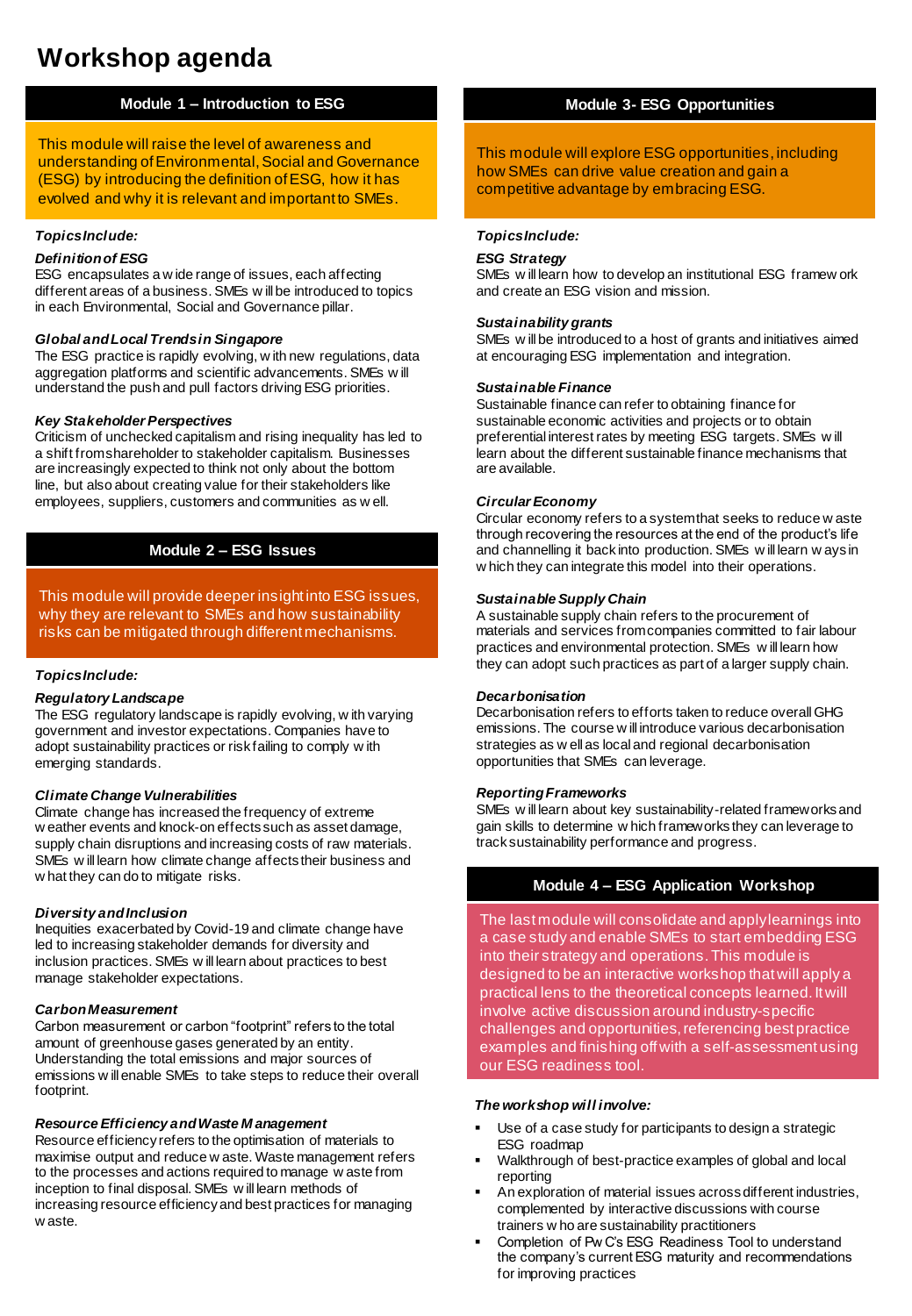# **Subject Experts and Trainers**



*Eu-Lin Fang, Partner*



*Lee Bing Yi Director*

Eu-Lin is a Partner and leads the Sustainability and Climate Change practice in PwC Singapore. She is also part of the wider PwC Global ESG Leadership team. With over 19 years of experience at PwC, Eu-Lin has extensive experience in sustainability and climate advisory and assurance engagements including ESG strategy, ESG reporting and assurance, climate risk assessment, decarbonisation strategies, impact assessment, sustainable development goals. She is a regular speaker on ESG topics including emerging ESG topics. Over the course of her career, Eu-Lin has led projects across financial services (consumer and corporate banking primarily), real estate, oil and gas, utilities, shipping, telecommunications, resources and healthcare.

Bing Yi is a Director in PwC Singapore with more than 10 years of assurance and advisory experiences. He is part of PwC Singapore's Sustainability and Climate Change practice, helping clients in sustainability reporting, strategy and assurance. His areas of expertise include green and sustainable financing, sustainability reporting and environmental risk management.

In addition to specialising in Sustainability, Bing Yi is also a Banking & Capital Markets specialist, and is experienced in providing audit, assurance and advisory services to various banks and financial institutions in Singapore and Australia. Bing Yi was the Financial Services Risk & Quality Committee Secretary of PwC Singapore from 2016 to 2020. In this technical role, he championed assurance quality initiatives internally and also engaged frequently with industry bodies and regulatory authorities on various technical matters relevant to the financial services industry.



**Tze Haung Ong, Director**

Tze Haung is a Director within the Sustainability & Climate Change practice at PwC Singapore. Prior to PwC, Tze Haung spent more than 6 years in the Singapore Prime Minister's Office and the Singapore Economic Development Board on climate change, sustainability and clean technology issues. He has worked for, and with, large corporations, start-ups, government agencies, multilateral organisations and NGOs in the course of his career.

Tze Haung has experience in decarbonisation technologies, climate risk assessment and carbon pricing, TCFD-aligned disclosures, net-zero development strategies, energy transition as well as climate mitigation and adaptation solutions.



*Cynthia Yap, Senior Manager*

Cynthia is a Senior Manager within PwC Singapore's Sustainability and Climate Change practice. She has over 7 years of experience at PwC UK providing sustainability advisory and assurance services across a wide range of sectors, including retail, agriculture, manufacturing, foreign aid, utilities and telecommunications.

Cynthia has experience in GHG emissions, decarbonisation strategies, Science-Based Targets, climate risk assessment, ESG strategy, Sustainable Development Goals prioritisation, social impact assessment as well as sustainability reporting assurance.